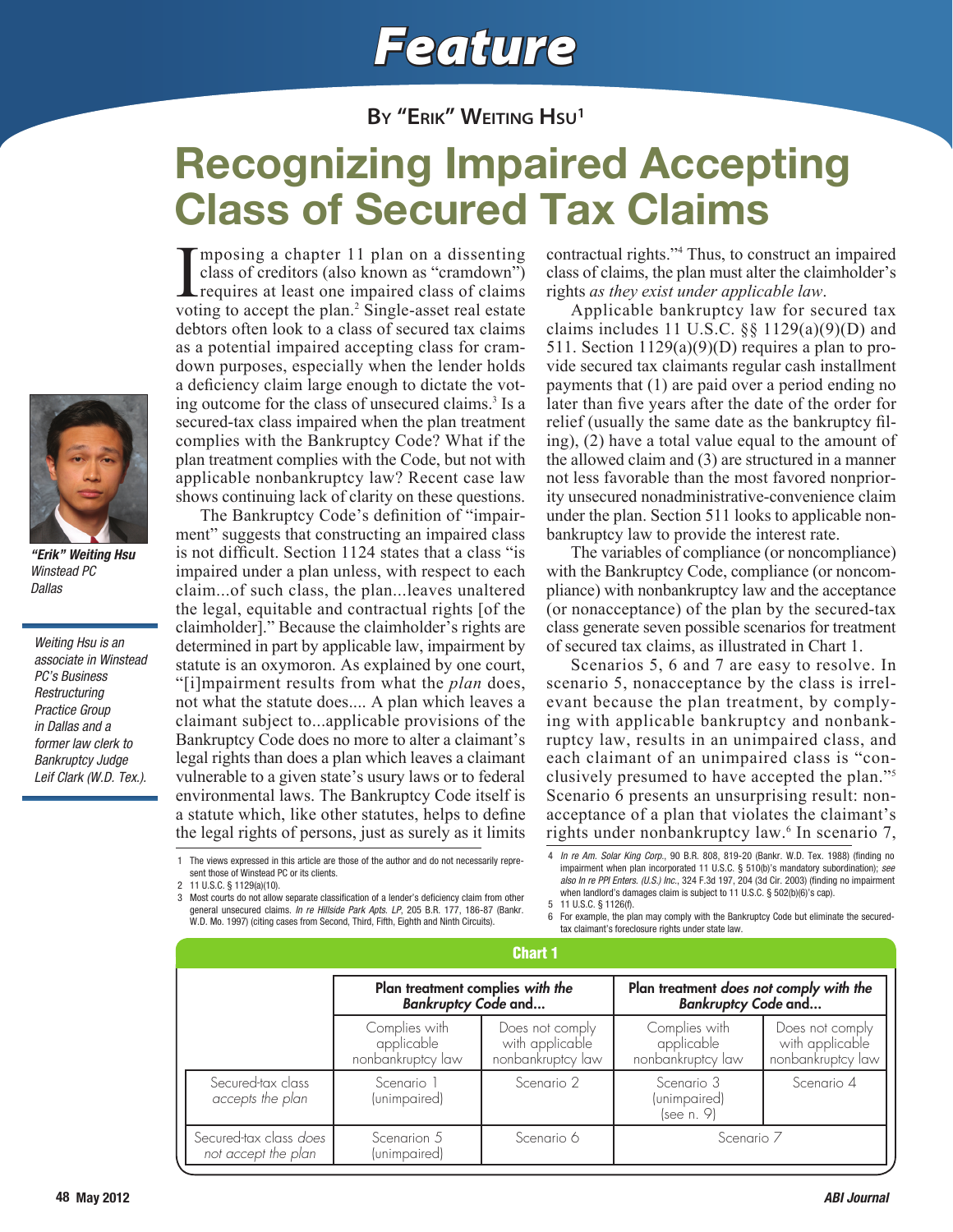voting is irrelevant because the plan fails to comply with  $§ 1129(a)(9)(D)$ , which renders the plan unconfirmable as a matter of law.7 In any event, scenarios 5, 6 and 7 do not provide an accepting class.

Scenario 1 is also easy to resolve. If the plan treatment complies with applicable bankruptcy and nonbankruptcy law, then there is no impairment because the claimholder's rights are not altered.<sup>8</sup> Unfortunately, case law to date fails to distinguish scenario 1 (no impairment) from impairment scenarios.<sup>9</sup>

For example, in June 2011, the court in *Trenton Ridge* held that the secured-tax class was impaired even though the plan treatment complied with  $\S 1129(a)(9)(D)$ .<sup>10</sup> The plan provided the sole secured tax claimant with full payment (including interest) over five years, which was more favorable than the plan treatment for the general unsecured class: quarterly payments until the earlier of payment in full without interest or five years after the petition date.<sup>11</sup> The tax claimant voted to accept the plan. Without discussing how the plan violated  $\S 1129(a)(9)(D)$  or applicable nonbankruptcy law, the *Trenton Ridge* court found the secured-tax class to be an impaired accepting class.

*Texas Grand Prairie* is another case that does not articulate how the secured-tax class was impaired.<sup>12</sup> The debtors' plan in *Texas Grand Prairie* appeared to comply with all applicable law on secured tax claims. The plan provided full payment of secured tax claims (with interest as determined under nonbankruptcy law) in two installments: the first payment within 10 days after the plan effective date (which occurred on June 7, 2011), and the second payment by June 30, 2011.<sup>13</sup> This treatment was more favorable than the 25 percent distribution provided to general unsecured claims. The plan also expressly incorporated, in the event of an uncured plan default, the secured-tax claimants' rights to pursue collection as they existed under nonbankruptcy law. The bankruptcy court assumed that impairment existed without addressing how the plan altered any of the tax claimants' rights and instead considered whether there was artificial impairment.14 But even artificial impairment requires some amount of alteration of the claimants' rights. With no identified alteration of the tax claimants' rights, it is not clear how the secured-tax class was impaired.

The *Texas Grand Prairie* bankruptcy court, relying on the secured-tax class (with about \$800,000 in total claims) as the sole impaired accepting class, confirmed the debtors' plan over the objection of the largest creditor (with a \$39 million secured claim and a \$12 million deficiency claim). In November 2011, the district court affirmed the bankruptcy court's confirmation ruling, which is on appeal to the Fifth Circuit. By now, the debtors have paid the tax claims in full and filed a motion to dismiss the appeal for equitable mootness, which the Fifth Circuit took under advisement subject to briefing on the merits of the appeal.<sup>15</sup> How the tax-impairment issue will be addressed on appeal remains to be seen.

**Plan proponents and objecting creditors should carefully consider which scenario applies to the proposed plan treatment of secured-tax claims and clearly identify the applicable rights altered by the plan.**

Another case from 2011 illustrates additional confusion on the secured-tax impairment issue. In *Greenwood*, the debtor's plan proposed paying the sole secured-tax claimant in full by paying (10 days after the plan effective date) the principal amount owed and paying (over the subsequent two months) the interest owed.<sup>16</sup> The treatment was more favorable than the proposed 15 percent distribution to general unsecured claims, and the tax claimant voted to accept the plan. The *Greenwood* court found the securedtax class to be an impaired accepting class. Unfortunately, the court offered several unsatisfying explanations for why the secured-tax class was impaired.

The court's first explanation focused on applicable state law requiring payment of the secured taxes in May and November of each year. The court suggested that impairment existed because  $\S 1129(a)(9)(D)$  altered the tax claimant's payment rights under state law: "To suggest that this Congressionally-allowed treatment  $\lceil \xi \cdot 1129(a)(9)(D) \rceil$  does not impair the rights of the [secured tax claimant] is directly in conflict with Section [1129(a)]."<sup>17</sup> The court's statement is difficult to parse because impairment arises from plan treatment, not from potentially conflicting statutes.<sup>18</sup> Assuming that the state law did conflict with the Bankruptcy Code, the Supremacy Clause of the U.S. Constitution also decides the outcome of that conflict.<sup>19</sup>

The *Greenwood* court's next explanation for finding impairment pointed to the plan treatment as "more favorable than that set forth in Section  $1129(a)(9)(D)$ ."<sup>20</sup> While the plan treatment (paying the principal amount shortly

*continued on page 92*

<sup>7</sup> 11 U.S.C. § 1129(a) ("The court shall confirm a plan *only if all of the following requirements are met*  [including § 1129(a)(9)(D)].") (emphasis added).

<sup>8</sup> *In re EQK Bridgeview Plaza Inc.*, 2011 WL 2458068, at \*2 (Bankr. N.D. Tex. June 16, 2011) ("[A]ssuming [that] such claims are receiving the treatment statutorily prescribed by Section 1129(a)(9)(D)...the tax claimants cannot object to such treatment....").

<sup>9</sup> Scenario 3 is perhaps the most difficult category to understand. Plan treatment falling within scenario 3 arguably results in an unimpaired class for several reasons. First, scenario 3 assumes that the claimant's state law rights are left unaltered. Second, the claimant's rights under § 1129(a)(9)(D) includes the right to accept different treatment. 11 U.S.C. § 1129(a)(9) ("Except to the extent the [claimholder] has agreed to a different treatment."). Unlike other Code sections that specify mandatory treatment of certain claims—such as §§ 502(b)(6) and 510(b)—§ 1129(a)(9)'s preliminary clause allows a plan to still comply with § 1129(a)(9)(D) while deviating from § 1129(a)(9)(D)'s specified-claim treatment, so long as the claimant agrees to the different treatment. *See Am. Solar*, 90 B.R. at 821 (statutory construction requires interpreting statutes "in a fashion which gives substantive effect to all of its provisions"). Because a tax claimant's agreement to treatment other than the specified range of treatments in § 1129(a)(9)(D) still complies with the Bankruptcy Code, there is no alteration of the claimant's bankruptcy rights and hence no impairment. *See In re Polytherm Indus. Inc.*, 33 B.R. 823, 837 (W.D. Wis. 1983) ("According to 11 U.S.C. § 1123(a)(4), the holder of a claim may agree to less-favorable treatment than that afforded the claim by its terms. Section 1124 identifies this election as an exception to the impairment characterization.").

<sup>10</sup> *In re Trenton Ridge Investors LLC*, 461 B.R. 440, 478 (Bankr. S.D. Ohio 2011).

<sup>11</sup> *Id*. at 454.

<sup>12</sup> *In re Tex. Grand Prairie Hotel Realty LLC*, Case No. 10-43242 (Bankr. N.D. Tex.).

<sup>13</sup> *Id*. at § 4.5.2 of docket # 294 (confirmed plan) *and* docket # 351 (notice of plan effective date). 14 *Id*. at docket # 306 (transcript of court's confirmation ruling).

<sup>15</sup> *See* Fifth Circuit Court of Appeals docket # 11-11109.

<sup>16</sup> *In re Greenwood Point LP*, 445 B.R. 885, 892 (Bankr. S.D. Ind. 2011).

<sup>17</sup> *Id*. at 907.

<sup>18</sup> 11 U.S.C. § 1124 ("[A] class of claims...is impaired *under a plan* unless....") (emphasis added).

<sup>19</sup> *Gonzales v. Raich*, 545 U.S. 1, 29 (2005) ("The Supremacy Clause unambiguously provides that if there is any conflict between federal and state law, federal law shall prevail.").

<sup>20</sup> *Greenwood*, 445 B.R. at 907.